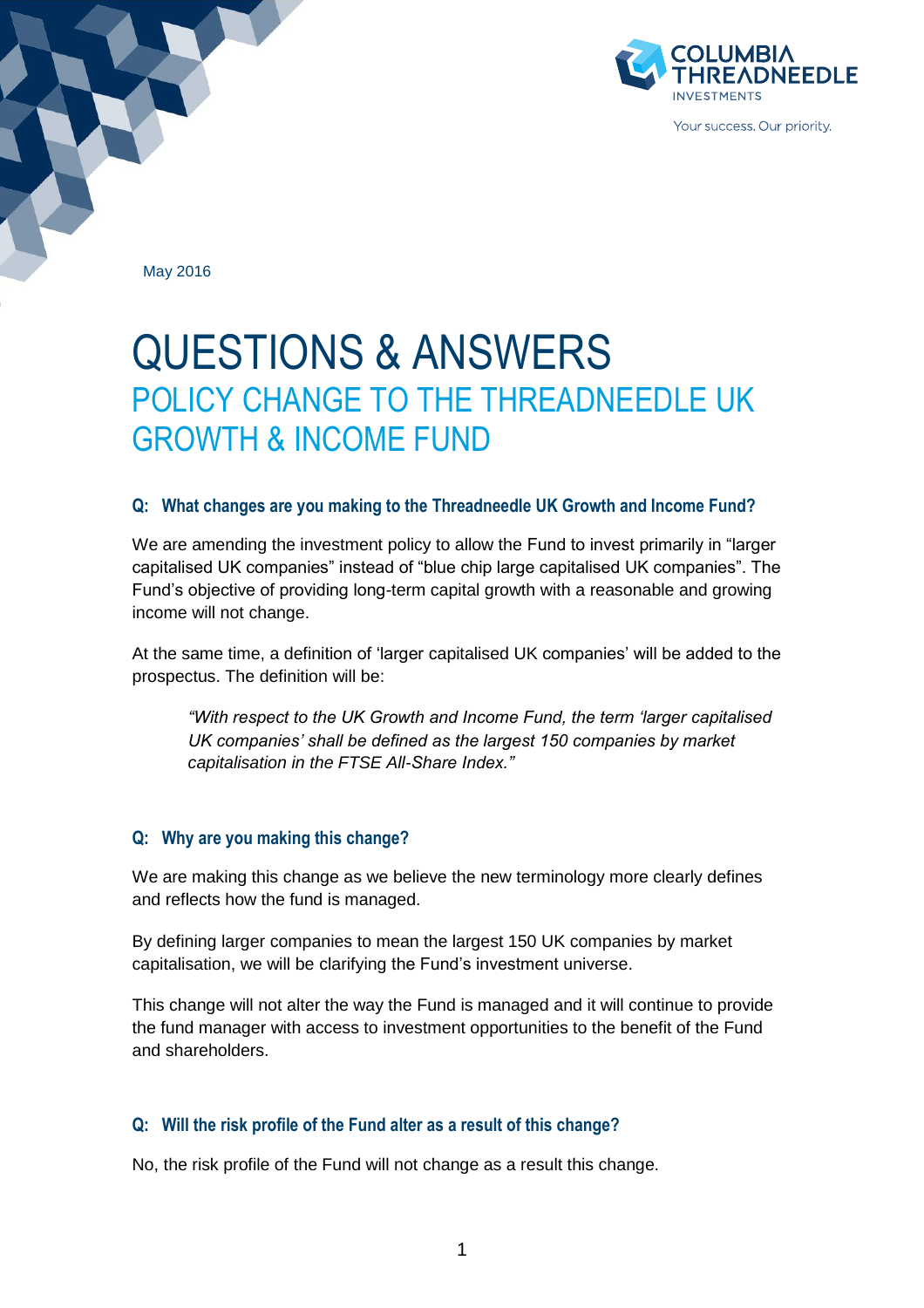### **Q: When is the change happening?**

The effective date of the change is 1 August 2016.

### **Q: Will there be any changes to the fund manager or the investment process?**

No. The Fund will continue to be managed by Richard Colwell in accordance with the existing investment process. Richard has managed the Fund since March 2010 and during this time investors have benefitted from outperformance of both benchmark and peer group median returns, whilst also achieving a yield of 3.5%<sup>1</sup>.

### **Q: Is there any action I need to take?**

No, you do not need to take any action regarding this change.

### **Q: What options do I have if I do not agree with the change?**

If you do not agree with the investment policy change you have the option to switch into another of our UK regulated funds or to redeem your holdings in the Fund.

If your holding is within an ISA you should be aware that if you fully redeem your holding you will lose your tax benefits, so you may wish to transfer your investment to another ISA Manager in order to prevent this from happening.

# **Q: Will I be charged if I take my money out of the Fund?**

 $\overline{a}$ 

You will not be charged a redemption fee if you choose to take your money out of the Fund.

<sup>&</sup>lt;sup>1</sup> Source: Columbia Threadneedle Investments and Morningstar. The fund outperformed the IA UK All Companies sector median (net of fees) and the FTSE All Share index (gross of fees) over 1, 3 and 5 years to end March 2016. Past performance is not a guide to future returns. The value of investments and any income is not guaranteed and can go down as well as up and may be affected by exchange rate fluctuations. This means that an investor may not get back the amount invested.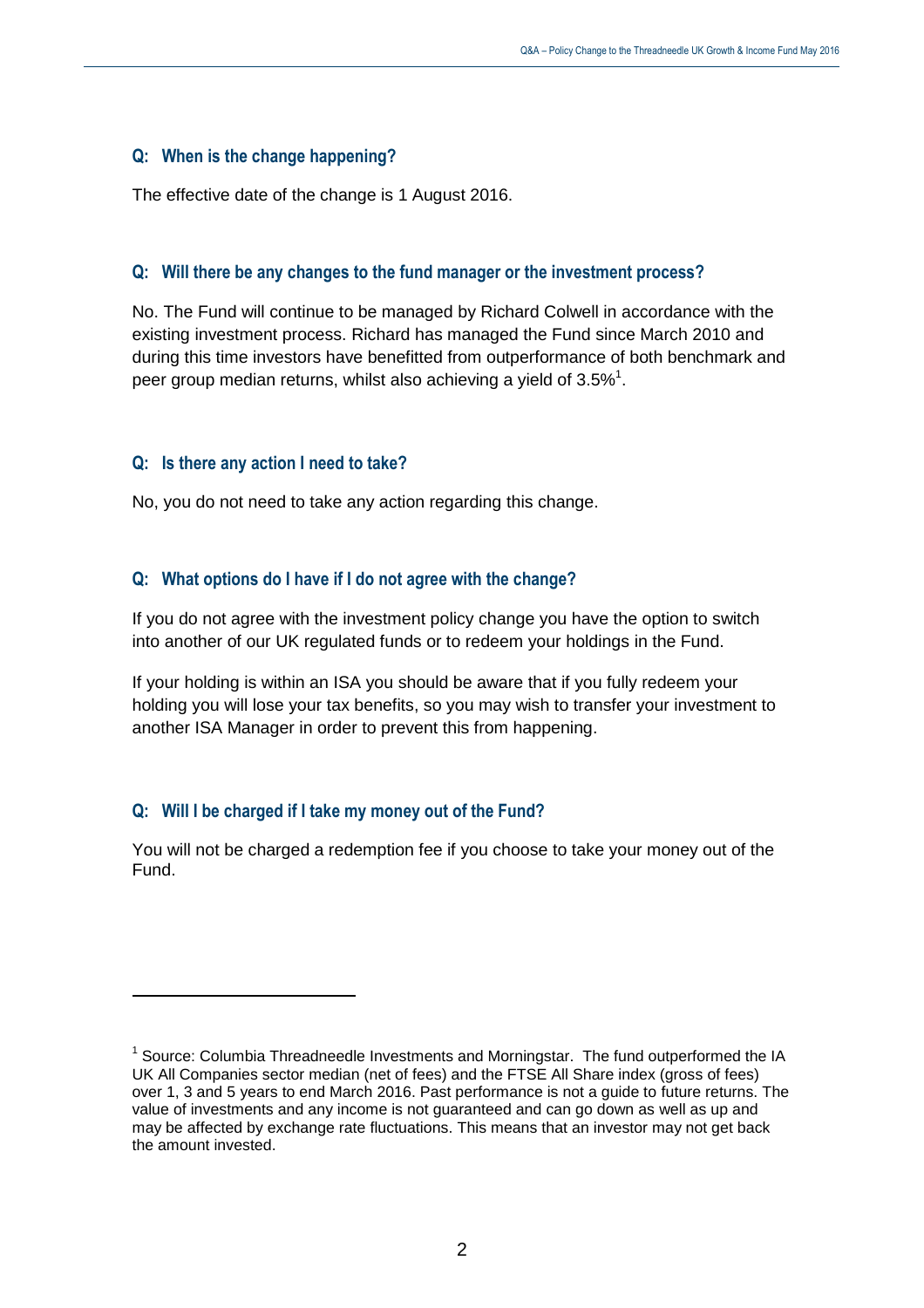## **Q: How can I find out more information?**

Should you wish to find out more information, please contact our Client Service Team between 8.00am and 6.00pm (UK time) on 0800 953 0134 for shareholders located within the United Kingdom and on +352 464 010 7020 for shareholders located outside the United Kingdom. Please note calls may be recorded.

If you are unsure about the changes, we recommend that you contact your financial adviser. If you are a UK based investor and do not have a financial adviser you can find one in your area by visiting www.unbiased.co.uk. Please note that we do not endorse the site or the advisers found on it.

For further information visit **COLUMBIATHREADNEEDLE.COM/UGI**